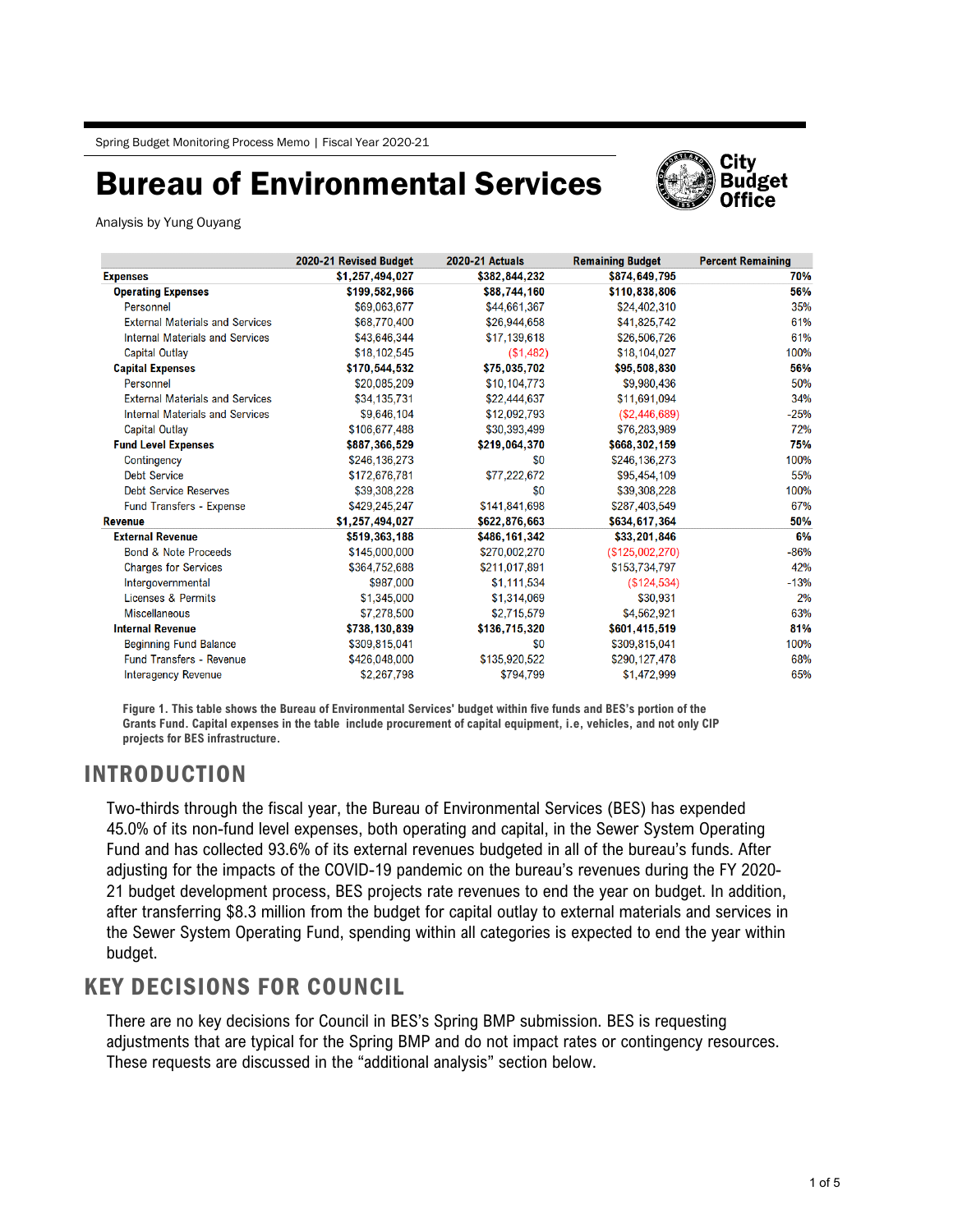### CURRENT YEAR BUDGET MONITORING

Total revenues and expenditures in the Sewer System Operating Fund are forecasted by the bureau to be \$610.7 million at year end, or 91% of the revised budget of \$670.9 milion.

### After Adjusting for Pandemic Impacts, Rate Revenues are Projected to be on Budget

BES projects charges for services in the Operating Fund to end the year at \$358.2 million, or 100% of the Revised Budget. Within this category are residential and commercial retail rate revenues projected at year-end to be \$338.5 million, or 100% of budget, based on a projection of existing revenues through February using historical daily billing trends and adjustments for the impacts of the COVID-19 pandemic. The next largest source within charges for services are Systems Development Charges (SDCs), projected to end the year at 88% of budget, or \$10.9 million. License and permits are projected to be \$1.8 million (136% of the Revised budget) as development permit revenues have not declined as much as estimated and have nearly reached budgeted amounts through February. Miscellaneous revenues are projected to be \$1.2 million, or only 29% of a \$4.4 million budget, due to a delay in the sale of Renewable Compressed Natural Gas resulting from equipment failure.

Charges for service revenues in the Environmental Remediation Fund are projected to be \$6.3 million, or 87% of budget. Within this category are Portland Harbor Superfund charges on the sewer bills which are projected to be \$5.7 million, or 85% of budget. Although the projection is \$1.1 million higher than last year's actuals due to a rate increase this year, the impact of the COVID-19 pandemic has offsetted slightly less than half of the increase.

### Spending on Materials and Services is Projected to be Within Budget After Transferring \$8.4 million from Capital Outlay

External materials and services are projected to be \$95.1 million, which is 95% of the Revised budget of \$99.7 million. This BMP includes net additional appropriation of \$7.1 million in this category within the CIP, offset by reductions to capital outlay. Internal materials and services are projected to be \$45.6 million (88% of the Revised budget), with \$4.1 million of the \$6.3 million under-expenditure within the CIP. Within the operating program, various charges from PBOT for sewer and storm maintenance services are projected to be \$2.8 million, or 12%, under budget. After accounting for all of the bureau's projections for its revenues and expenditures in the Operating Fund, the fund's balance is expected to end the year at \$83.8 million, or 93% of the budgeted amount. This amount consists primarily of accumulated receivables and accruals totaling \$72.9 million.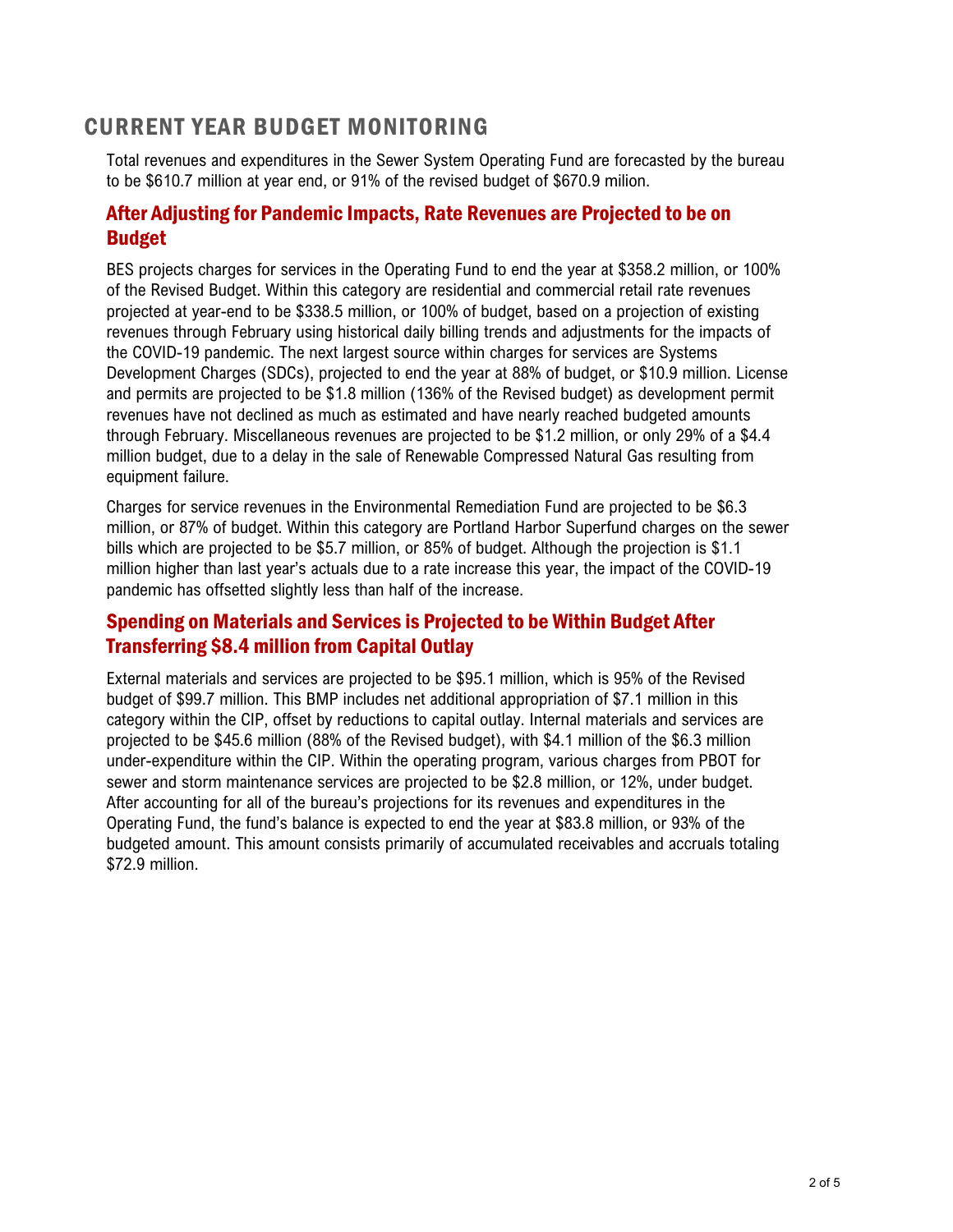| Some Capital Projects Delayed to Accommodate Other Higher Priority Projects |  |  |
|-----------------------------------------------------------------------------|--|--|
|                                                                             |  |  |

| <b>CIP Program</b>                      | 2020-21 Revised Budget | 2020-21 Actuals (AP 8) Remaining Budget |             | <b>Percent Remaining</b> |
|-----------------------------------------|------------------------|-----------------------------------------|-------------|--------------------------|
| <b>Citywide Projects</b>                | 1,115,000              | $\overline{\phantom{a}}$                | 1,115,000   | 100.0%                   |
| <b>Collection System Pumping</b>        | 11,015,000             | 5,279,973                               | 5,735,027   | 52.1%                    |
| Non-process Property and Facilities     | 1,500,000              | 87,625                                  | 1,412,375   | 94.2%                    |
| <b>Restoration and Remediation</b>      | 10,824,000             | 5,389,685                               | 5,434,315   | 50.2%                    |
| Sanitary and Combined Collection System | 64,388,000             | 29,666,284                              | 34,721,716  | 53.9%                    |
| <b>Stormwater Management</b>            | 21,645,532             | 2,653,503                               | 18,992,029  | 87.7%                    |
| Support                                 | 5,250,000              | 3,735,849                               | 1,514,151   | 28.8%                    |
| <b>Wastewater Resource Recovery</b>     | 54,803,000             | 16,195,361                              | 38,607,639  | 70.4%                    |
| <b>Total</b>                            | 170,540,532            | 63,008,280                              | 107,532,252 | 63.1%                    |

As of the end of February, BES had spent 37% of its Capital Improvement Plan (CIP) budget. BES projects spending on total CIP expenditures to be 77% of the Revised budget (\$130.0 million out of \$169.3 million) at year end, mostly due to delays in CIP projects resulting in lower than anticipated construction costs. The bureau's Spring BMP actions are only reducing its CIP budget by \$4,000 in total, with \$8.4 million of capital outlay appropriation transferred mostly to external materials and services.. The largest percentage variance between the budgeted amounts and actual expenditures as of the end of February are in the following four programs: Citywide Projects, Non-process Properties and Facilities, Stormwater Management, and Wastewater Resource Recovery.

Several projects were delayed or put on hold to accommodate other more urgent / higher priority projects, including:

- Columbia Boulevard Wastewater Treatment Plant (CBWTP) Willamette Bldg & W. Columbia Acquisition (under budget by \$0.8 million)
- Capital Maintenance, Non-Process Facilities (under budget by \$0.3 million)
- Beech-Essex CP-J (under budget by \$5.0 million)
- Oak Basin A Sandy Blvd. Trunk (under budget by \$1.1 million)
- Columbia Slough Outfalls (under budget by \$3.1 million)

The bureau's largest, multi-year capital project, that of Secondary Treatment Expansion at the CBWTP, is projected to be under-budget by \$7.0 million due to postponement of construction resulting from delays in permitting and subcontractor progress. As a result of under-expenditures in the CIP, the transfer of funds from the Sewer System Construction Fund to the Operating Fund is expected to end the year at 76% of the Revised budget, reflecting CIP project reimbursement costs of \$125.8 million, CIP project overhead charges of \$12.7 million, and BES's share of the Portland Building Renovation Project (\$12.4 million).

### ADDITIONAL ANALYSIS

#### New Non-GF Requests

#### Grants Adjustments

• BES' submission appropriates \$417,440 for grants which the bureau did not know the amounts of during FY 2020-21 budget development. The two largest grant awards are \$208,000 for the SW Corridor Light Rail Extension project and \$95,000 from the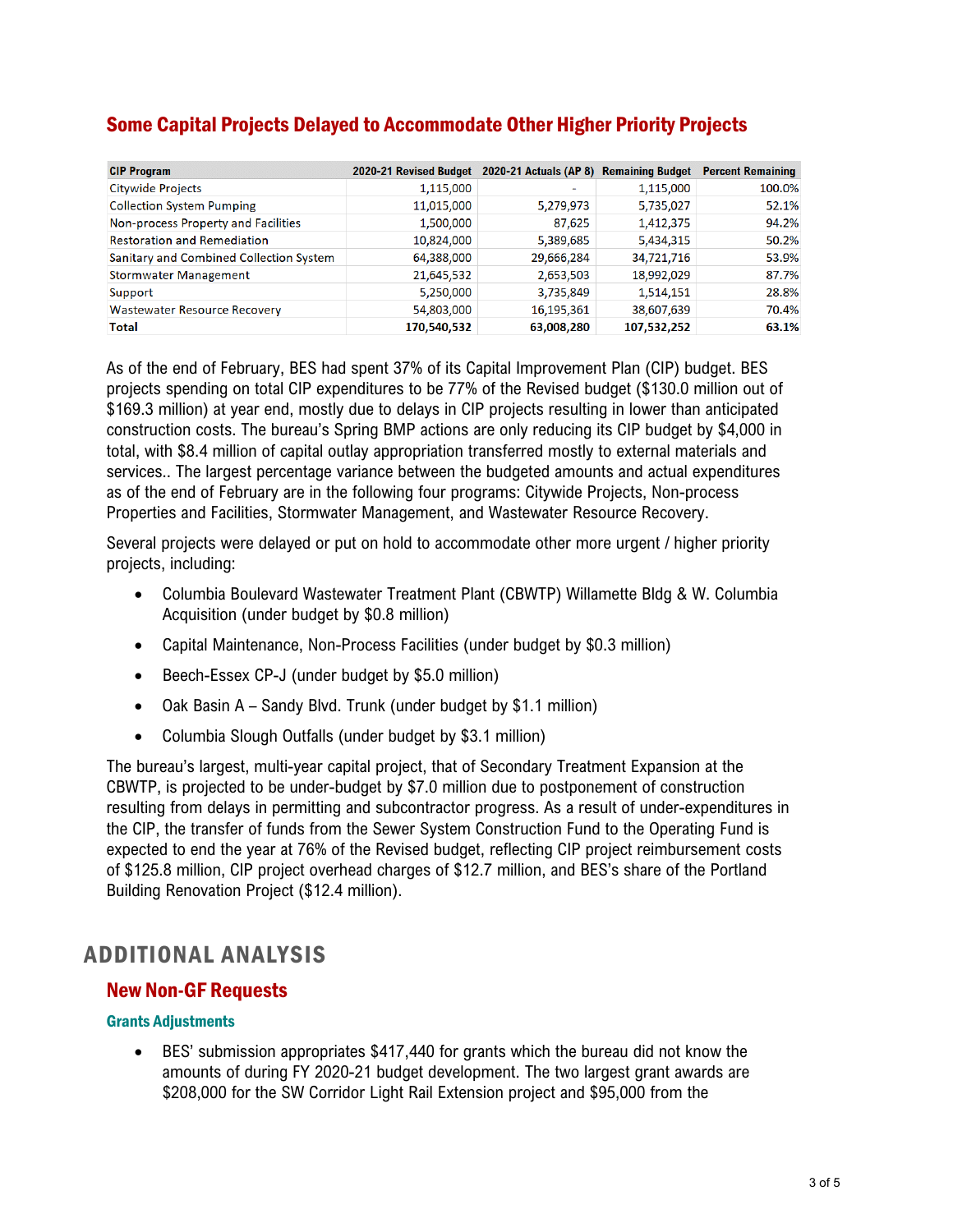Environmental Protection Agency (EPA) Brownfields program. The grants funds are freeing up resources that are being transferred to the Sewer Operating Fund's contingency.

• **CBO recommends these adjustments as requested.**

#### Fund Level Adjustments

- BES' submission also increases bond sales revenue in the Sewer System Construction Fund by \$122,775,548 to true-up the amount of bonds issued in November 2020. Of the amount, approximately \$900,000 will be allocated to the additional costs of issuance and the remaining \$121.9 million will be placed into the Construction Fund's contingency for future capital improvement projects. This action revises the amount borrowed from a single year to two years' of capital improvement program funding and is expected to save the bureau about \$250,000 in issuance costs and about \$18.5 million in debt service costs over the life of the bonds if bond rates rise 1% by next year.
- **CBO recommends these adjustments as requested.**

### Technical Adjustments

Technical adjustments in BES' submission include the following:

- Transfer funds between different expenditure categories in the Sewer System Operating and Environmental Remediation Funds, with no net changes in those funds' budgets.
- An increase of \$615,000 to BES's commitment to the City's Community Opportunities and Enhancements Program (COEP) due to revised estimates of projected eligible construction contracts, for a revised total of \$1.12 million.
- An increase of \$3.8 million for insurance costs related to the bureau's Owner Controlled Insurance Program, since premiums have increased dramatically over the last 18 months as the insurance market reacted to increased losses and the uncertainty of the current economy.
- A decrease of \$4.4 million in the budget for the Secondary Treatment Expansion Program (STEP) as delays in permitting and subcontractor progress have postponed construction.
- **CBO recommends these adjustments as requested.**